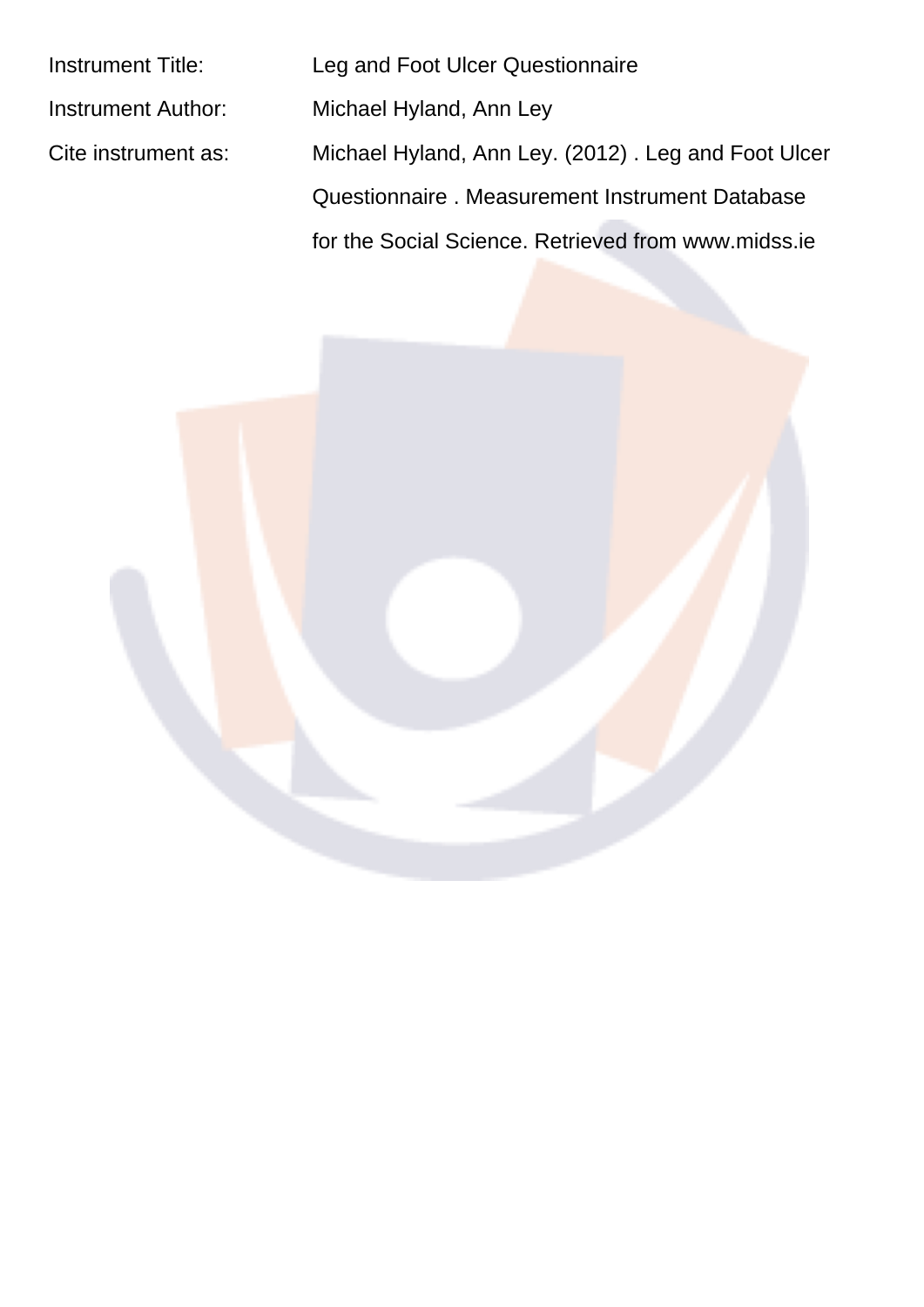## **Leg & Foot Ulcer Questionnaire**

- *• Leg & foot ulcers affect people in many different ways*
- *• They can interfere with various aspects of life*
- *The purpose of this questionnaire is to find out in what ways your life is affected by your leg or foot ulcer*

|                                                                                                                                                                 | <b>Part One</b>                                                                                                                                                           |  |  |  |  |
|-----------------------------------------------------------------------------------------------------------------------------------------------------------------|---------------------------------------------------------------------------------------------------------------------------------------------------------------------------|--|--|--|--|
|                                                                                                                                                                 | Would you please provide the following information before going on<br>to the rest of the questionnaire: $Age \_\_$ Male $\bigcirc$<br>Female $( )$<br>Please tick $(\vee$ |  |  |  |  |
| Have you ever stayed in<br>hospital because of your<br>ulcer?                                                                                                   | <b>Yes</b> $\bigcirc$ <b>No</b> $\bigcirc$ Please tick $\bigcirc$                                                                                                         |  |  |  |  |
| Would you say that you are<br>largely housebound these<br>days?                                                                                                 | Yes $\bigcirc$ No $\bigcirc$ Please tick $\oslash$                                                                                                                        |  |  |  |  |
| If yes, is this because of<br>your leg ulcer?                                                                                                                   | Yes $\bigcirc$ No $\bigcirc$ Please tick $\oslash$                                                                                                                        |  |  |  |  |
| Just at the moment, would you say your ulcer is staying the same,<br>getting better or getting worse? Please put a cross on the line<br>where it applies to you |                                                                                                                                                                           |  |  |  |  |
| Getting                                                                                                                                                         | <b>Staying</b><br>Getting<br>the Same<br><b>Better</b>                                                                                                                    |  |  |  |  |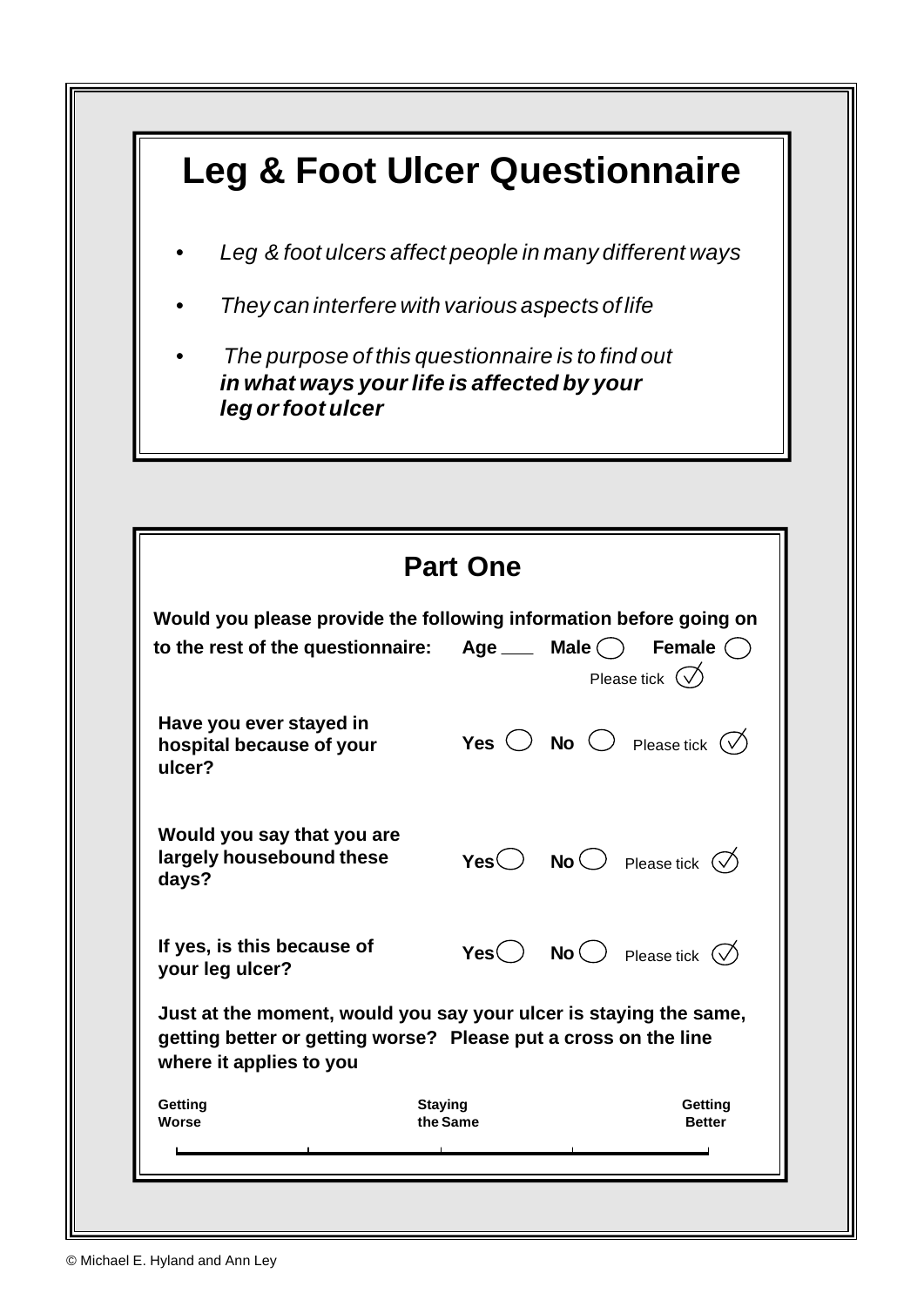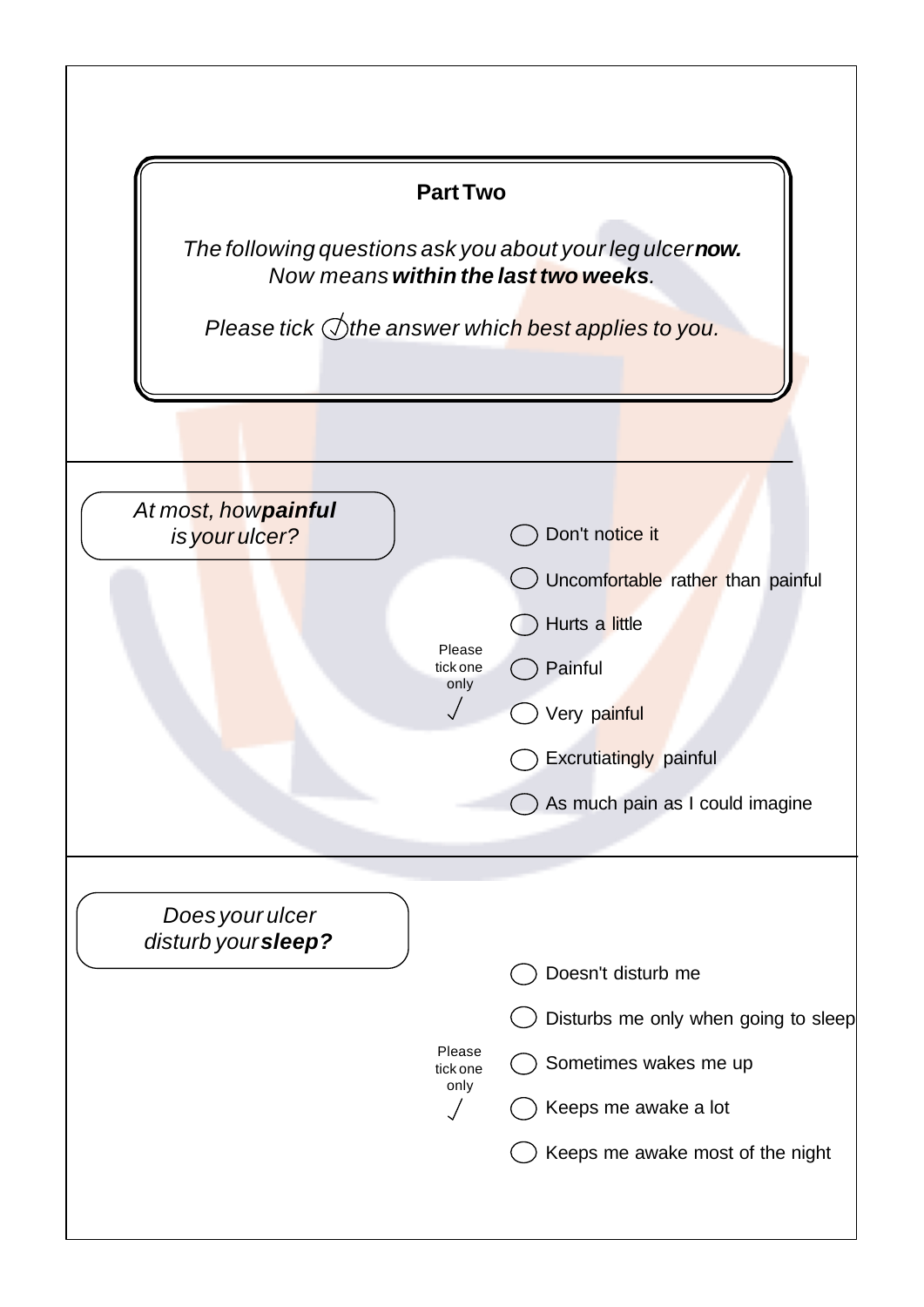| On average, how long per day<br>do you spend trying to help<br>your ulcer heal?<br>Such as:<br>Ankle and leg exercises<br>Raising your legs | Please<br>tick one<br>only | Less than 15 minutes<br>About half an hour<br>About an hour<br>About an hour and a half<br>About two hours<br>Three or more hours                                                                   |
|---------------------------------------------------------------------------------------------------------------------------------------------|----------------------------|-----------------------------------------------------------------------------------------------------------------------------------------------------------------------------------------------------|
| In total, how long do you spend<br>thinking about your ulcer<br>during the day?                                                             | Please<br>tick one<br>only | Less than 15 minutes<br>About half an hour<br>About an hour<br>About an hour and a half<br>About two hours<br>About three hours<br>About four hours<br>Most of the day<br>Most of the day and night |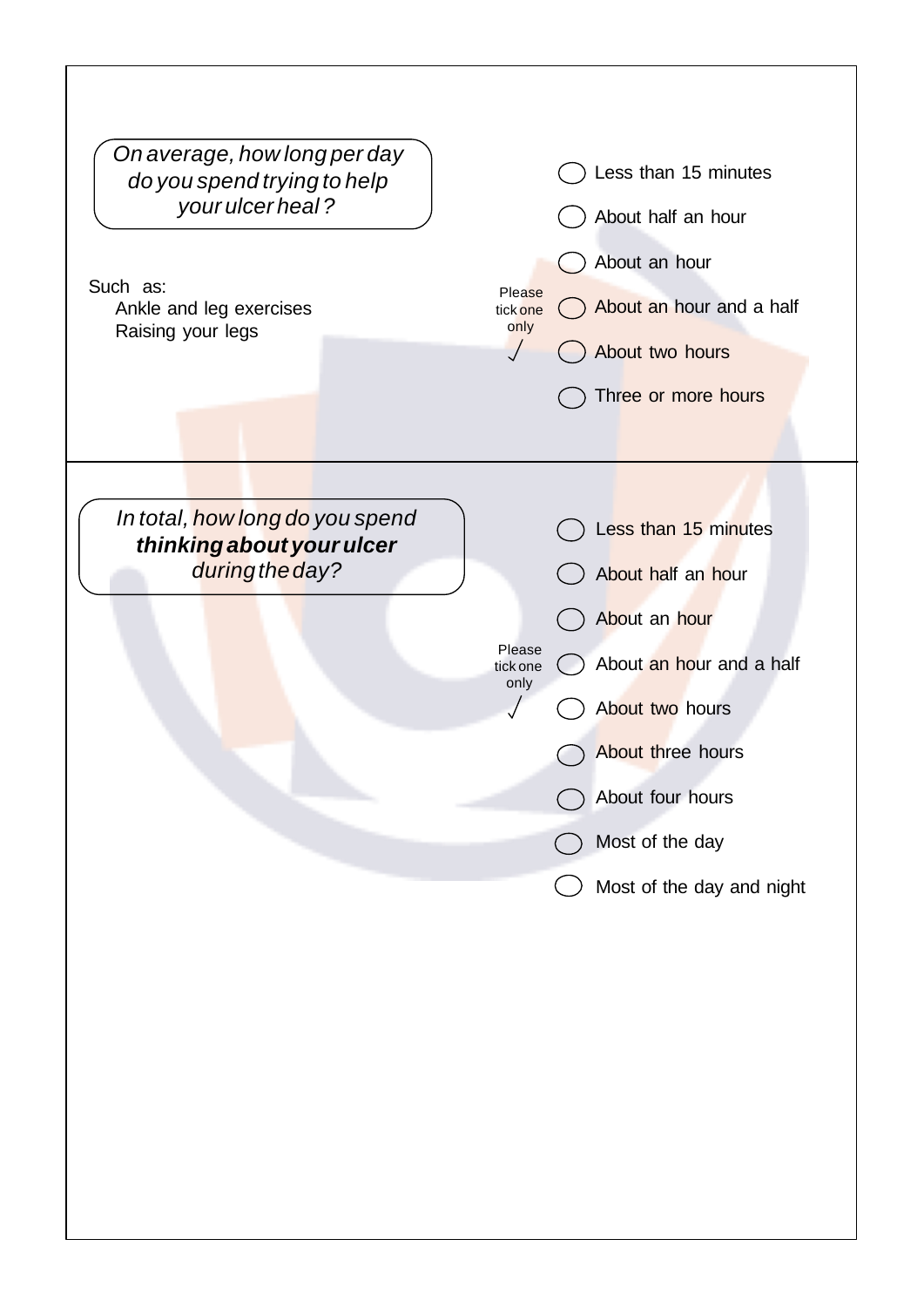| <b>Part Three</b>                                                                                                                                                                                                                                                    |                                                                                                          |              |                  |              |               |  |
|----------------------------------------------------------------------------------------------------------------------------------------------------------------------------------------------------------------------------------------------------------------------|----------------------------------------------------------------------------------------------------------|--------------|------------------|--------------|---------------|--|
| Below is a list of statements which describe how people sometimes feel when<br>they have leg ulcers. Please decide whether the statement applies to you by<br>showing whether you feel that way<br><b>NEVER</b><br><b>SOMETIMES</b><br><b>OFTEN</b><br><b>ALWAYS</b> |                                                                                                          |              |                  |              |               |  |
|                                                                                                                                                                                                                                                                      | Please tick $\bigcirc$ the answer which best applies to you.<br>PLEASE MAKE SURE YOU ANSWERALL QUESTIONS |              |                  |              |               |  |
| 1.                                                                                                                                                                                                                                                                   | I am afraid of having children on my knee                                                                | <b>NEVER</b> | <b>SOMETIMES</b> | <b>OFTEN</b> | <b>ALWAYS</b> |  |
| 2.                                                                                                                                                                                                                                                                   | I can shop in crowded places                                                                             |              |                  |              |               |  |
| 3.                                                                                                                                                                                                                                                                   | I am frightened of shopping trolleys or bags<br>bumping into me                                          |              |                  |              |               |  |
| 4.1                                                                                                                                                                                                                                                                  | Getting on or off a bus is difficult because of<br>my ulcer                                              |              |                  |              |               |  |
| 5.                                                                                                                                                                                                                                                                   | I walk easily despite my ulcer                                                                           |              |                  |              |               |  |
| 6.                                                                                                                                                                                                                                                                   | I look at the ground when I walk                                                                         |              |                  |              |               |  |
| 7.                                                                                                                                                                                                                                                                   | I try to keep away from cats                                                                             |              |                  |              |               |  |
| 8.                                                                                                                                                                                                                                                                   | My ulcer stops me visiting friends                                                                       |              |                  |              |               |  |
| 9.                                                                                                                                                                                                                                                                   | My ulcer prevents me from wearing the type<br>of shoes I prefer                                          |              |                  |              |               |  |
| 10.                                                                                                                                                                                                                                                                  | My ulcer makes it difficult to climb stairs                                                              |              |                  |              |               |  |
| 11.                                                                                                                                                                                                                                                                  | My ulcer restricts where I can travel to,<br>e.g. restricting holidays or business trips                 |              |                  |              |               |  |
|                                                                                                                                                                                                                                                                      | 12. I think my ulcer will never leave me                                                                 |              |                  |              |               |  |
|                                                                                                                                                                                                                                                                      | 13. My ulcer gets in the way of my personal<br>relationships                                             |              |                  |              |               |  |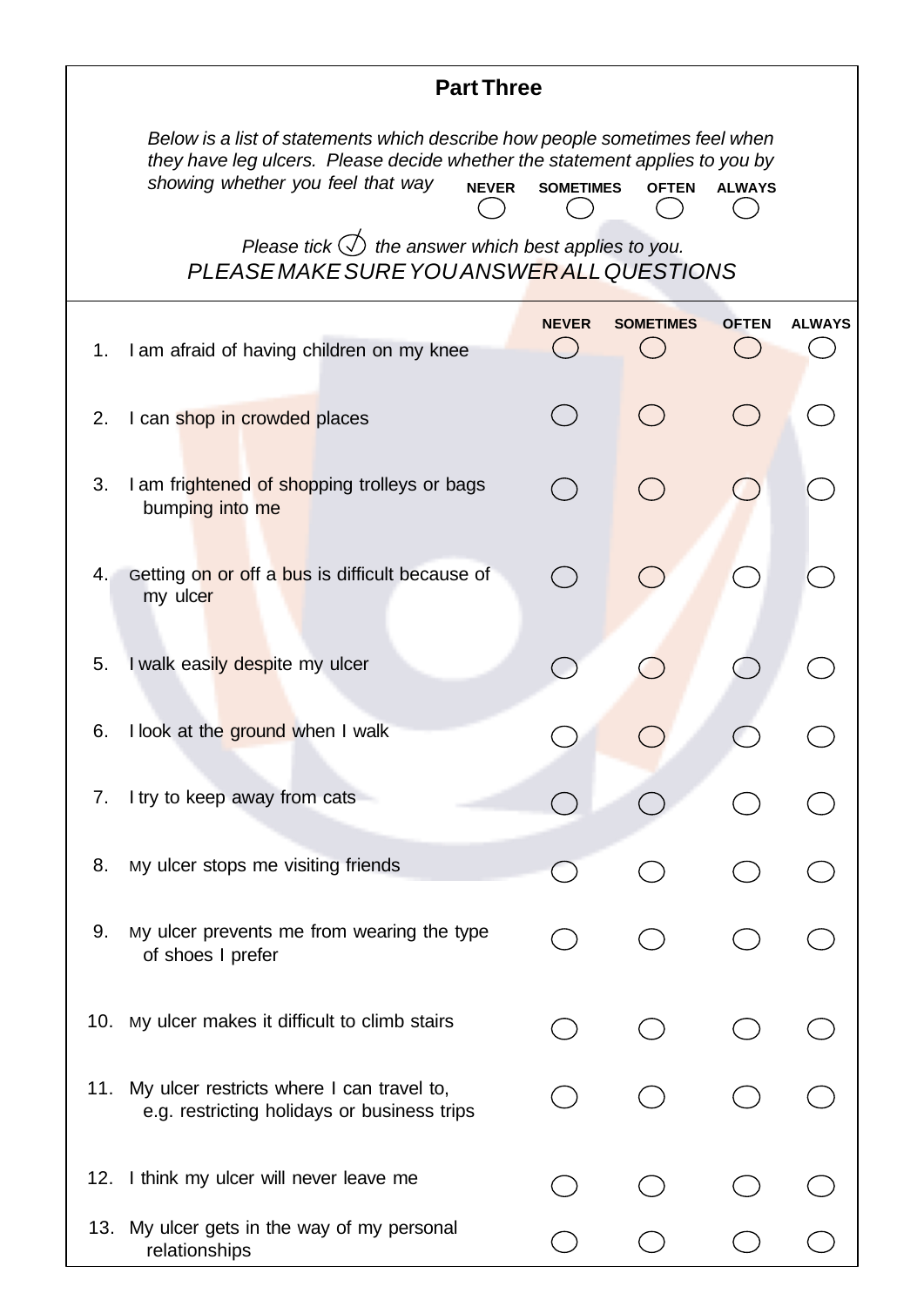|     | 14. I can't be bothered to do things because of<br>my ulcer                     | <b>NEVER</b>                                    | <b>SOMETIMES</b> | OFTEN                    | ALWAYS |
|-----|---------------------------------------------------------------------------------|-------------------------------------------------|------------------|--------------------------|--------|
|     | 15. I feel I am not going to be beaten by my ulcer                              | $\left( \begin{array}{c} 1 \end{array} \right)$ |                  |                          |        |
|     | 16. My ulcer makes me feel depressed                                            | $\begin{pmatrix} 1 \\ 1 \end{pmatrix}$          |                  |                          |        |
|     | 17. I ask myself "Why me"?                                                      | $( \ )$                                         |                  |                          |        |
| 18. | My feet dominate my body                                                        | $($ )                                           |                  | - 1                      |        |
|     | 19. I think that the worst thing about my ulcer<br>is the way it goes on and on | $($ )                                           |                  |                          |        |
|     | 20. I find it easy to get out and about                                         | $(\ )$                                          |                  | $\overline{\phantom{a}}$ |        |
| 21. | I cry with frustration                                                          |                                                 |                  |                          |        |
|     | 22. I have slowed down a lot because of my ulcer                                | $\tilde{C}$                                     |                  |                          |        |
|     | 23. I don't really know what to do to help my ulcer                             |                                                 |                  |                          |        |
|     | 24. I am just as quick as ever I used to be                                     |                                                 |                  |                          |        |
| 25. | I find the treatment (stockings or cream)<br>easy to live with                  |                                                 |                  |                          |        |
|     | 26. I have to hide my legs                                                      |                                                 |                  |                          |        |
| 27. | My ulcer makes me conscious of<br>what I am wearing                             |                                                 |                  |                          |        |
|     | 28. I take painkillers for my ulcer                                             |                                                 |                  |                          |        |
|     | 29. I find treating my ulcer expensive                                          |                                                 |                  |                          |        |